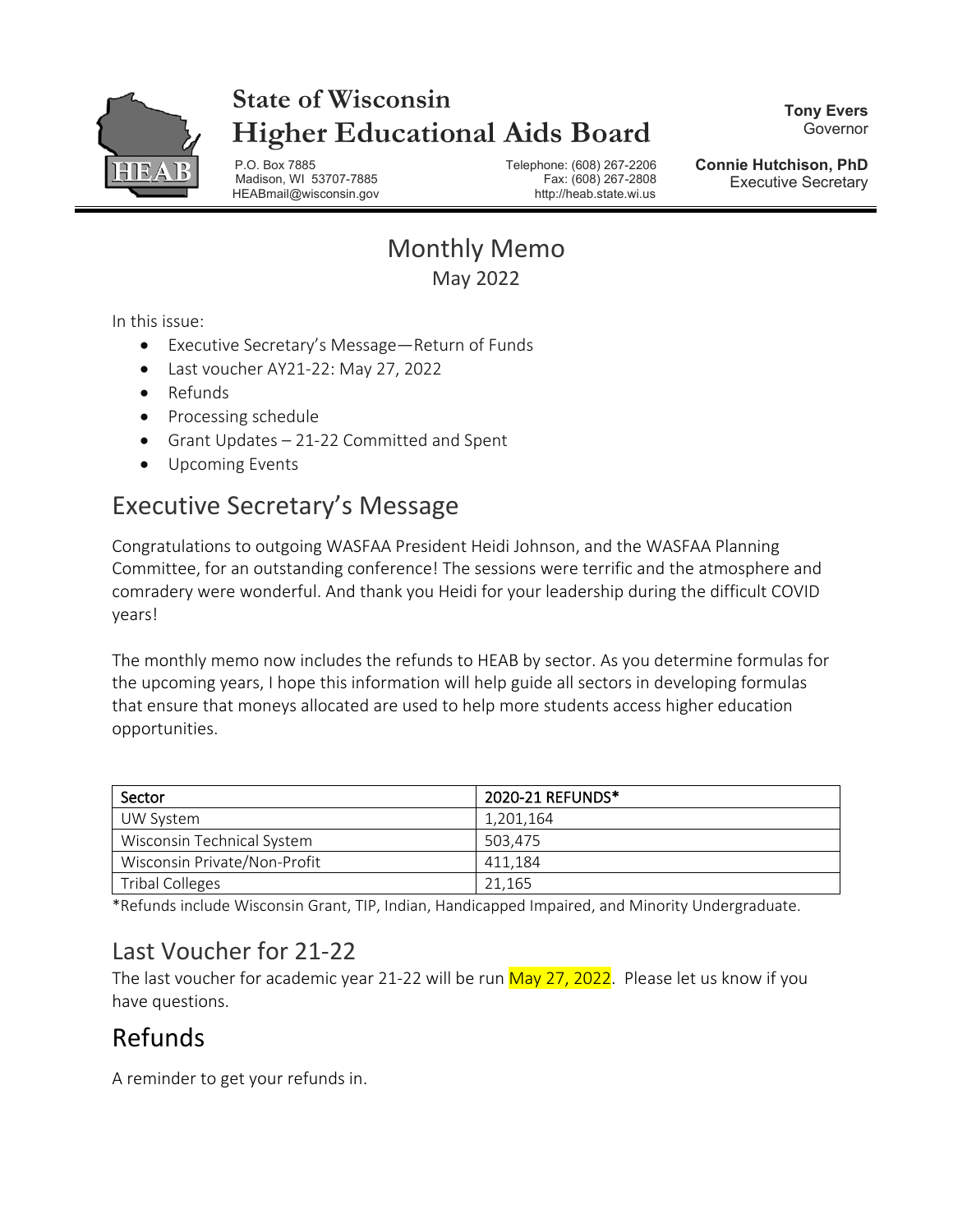### Processing Schedule

#### Notification List 21-22

Distributed Wednesday afternoons. May 4, 11, 18, and 25. June 1, 8, and 15.

#### Notification List 22-23

Distributed Thursday afternoons. May 5, 12, 19, and 26.

June 2, 9, and 16.

#### AES/TES List

Distributed Wednesday afternoons. May 4, 11, 18, and 25.

June 1, 8, and 15.

#### Voucher Processing

Tuesdays and Fridays for files uploaded by noon. May 3, 6, 10, 13, 17, 20, 24, 27, and 31

Special Vouchers (for loan programs) will be processed weekly on Wednesdays.

Please check our [website calendar](https://heab.state.wi.us/pschedule.html) for the most current processing schedule updates.

### Grant Updates

21-22 committed and spent as of 5/3/2022

| Current                               | This Time Last Year |  |
|---------------------------------------|---------------------|--|
| Wisconsin Grant - Private, non-profit |                     |  |
| 158.54%                               | 164.81%             |  |
| 90.04%                                | 90.01%              |  |
| <b>Wisconsin Grant - Tribal</b>       |                     |  |
| 153.12%                               | 154.54%             |  |
| 67.89%                                | 70.75%              |  |
| <b>Wisconsin Grant - UW</b>           |                     |  |
| 127.77%                               | 137.77%             |  |
| 93.30%                                | 96.54%              |  |
| <b>Wisconsin Grant - Technical</b>    |                     |  |
| 192.55%                               | 198.96%             |  |
| 84.12%                                | 89.22%              |  |
|                                       |                     |  |